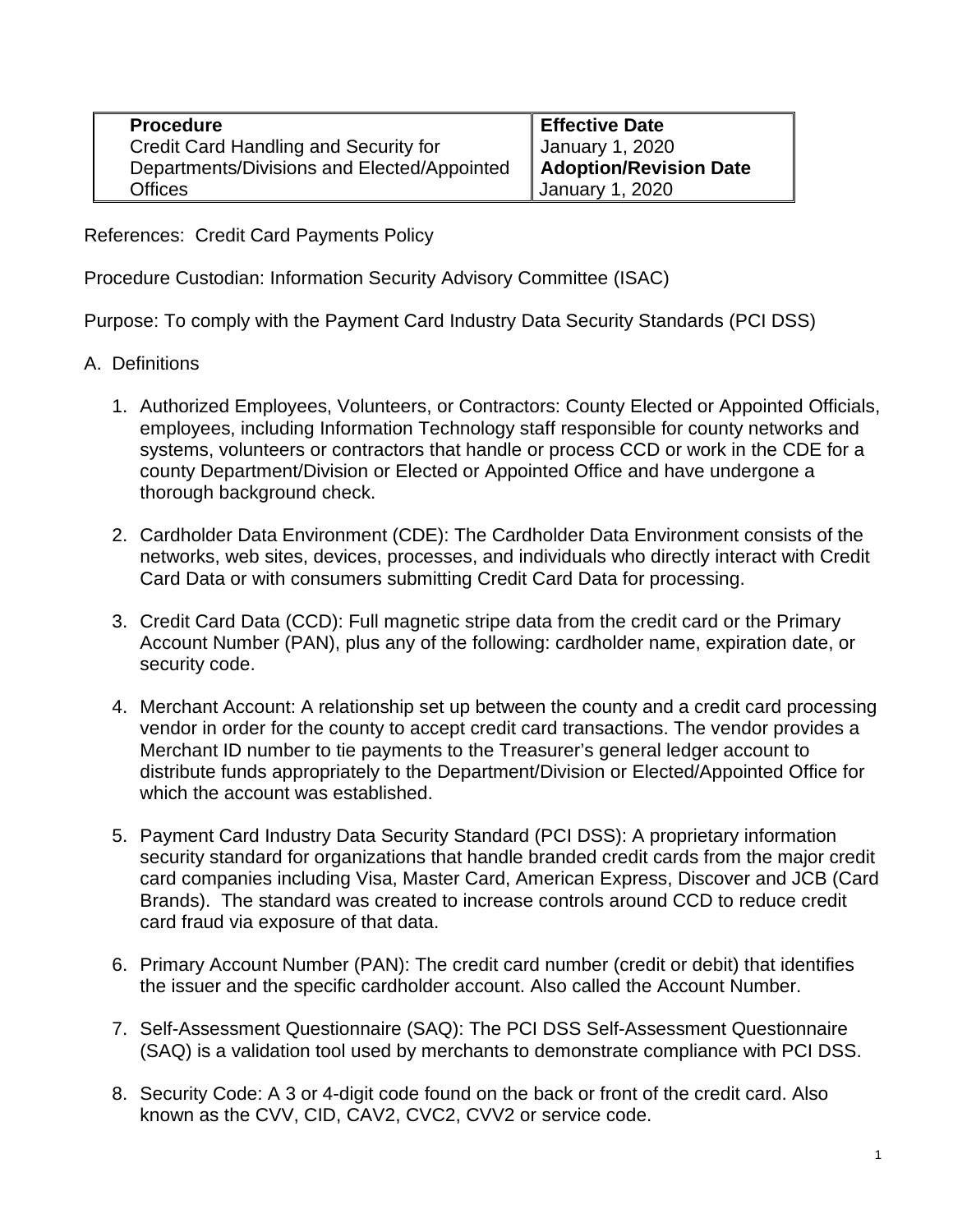- 9. Vendor Management Employees: County employees who participate in the evaluation, contracting and ongoing vendor management processes involving service providers for the processing of credit card payments, provision of credit card devices or other related services.
- B. Applicability
	- 1. Departments/Divisions that report to the Board of County Commissioners, Elected Officials Offices and Appointed Officials Offices
	- 2. Authorized Employees, Volunteers, or Contractors
	- 3. Authorized Vendor Management Employees
	- 4. The Safety & Compliance Division shall review and update this Procedure at least annually. Each Authorized Employee, Volunteer or Contractor will be required to confirm that they have read, understand and agree to abide by these procedures and any applicable procedures, standards and/or other documents.
- C. Devices and Web Sites
	- 1. Per the Credit Card Payment Policy, Safety & Compliance, BIT and Finance Directors must approve all credit card processing proposals prior to entering into any contract, purchasing services or equipment, adding Merchant Accounts or installing, moving or permanently disconnecting any credit card devices. This shall apply regardless of the transaction method, such as online processing, swipe terminals, desktop/laptop computers or mobile devices and whether wired or wireless.
	- 2. Labels must be affixed to all credit card processing devices (e.g., asset tag or other label to identify Jefferson County) to verify that the device is a legitimate county device.
	- 3. All unnecessary accounts, services, and other functionality must be removed from or disabled on systems and desktop/laptop computers before they are used to process or store CCD.
	- 4. Credit card PANs must not be entered into the web page of a server hosted on Jefferson County networks. PANs should only be entered onto the web page provided by an approved credit card processing vendor.
	- 5. All credit card processing devices must be programmed to print out only the last four or first six characters of a credit card number.
- D. Handling and Processing Credit Cards
	- 1. In Person (Standard and mobile terminals)
		- a. When possible, do not handle the credit card. Ask the customer to swipe the credit card and to show you the credit card if needed. If handling the credit card is required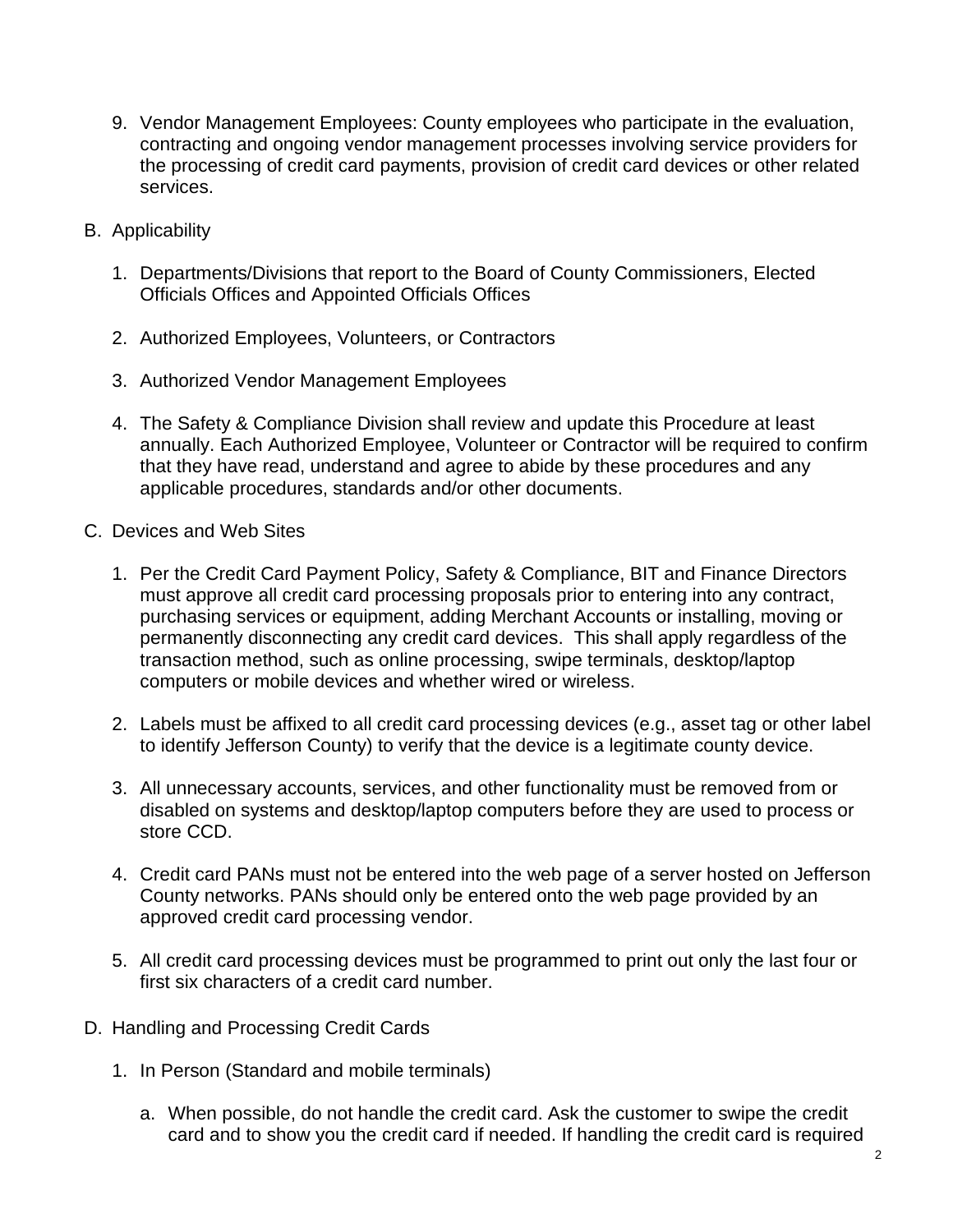due to the location of the credit card device or other factors, keep the credit card in view of the customer at all times.

- b. If the credit card is not signed, ask the customer for a photo ID.
- c. Process the transaction immediately.
- d. If the customer needs to give you the credit card to be swiped, do not give the credit card back to the customer until the payment is approved. When possible, avoid the need to handle the credit card.
- e. Once the transaction is completed, compare the signature on the receipt to the back of the credit card. If the credit card is not signed, compare the signature against the signature on a photo ID.
- f. If the credit card is declined, request another form of payment.
- 2. Paper Transactions
	- a. Credit card information shall not be written down at any time, including having credit card information submitted via paper mail. Your management can contact Safety & Compliance, Finance and BIT to consider alternate credit card payment methods such as online or automated voice systems.
	- b. If credit card devices or systems are not working and preventing credit card information from being directly entered into a credit card terminal or website, it is recommended that the customer be asked to come back when the system is up.
	- c. If the Department/Division or Elected/Appointed Office's management gives approval to accept and/or store CCD on paper, the business justification and approval must be documented and kept in the Credit Card Standards Manual.
	- d. If a credit card is declined, call the customer immediately and make a note on the customer's account if services were already rendered.
	- e. Print receipts for the customer and the county; mail the customer a copy of the receipt and store the county copy in a secured location.
- 3. Telephone Transactions
	- a. It is recommended that credit card information not be accepted by telephone. Your management can contact Safety & Compliance, Finance and BIT to consider alternate credit card payment methods such as online or automated voice systems.
	- b. If credit card information must be accepted over the telephone with the customer, immediately process the credit card information while on the phone by entering it directly into a credit card device. Do not write down or save the CCD in an electronic file on a computer. While on the phone, ask the customer to repeat the credit card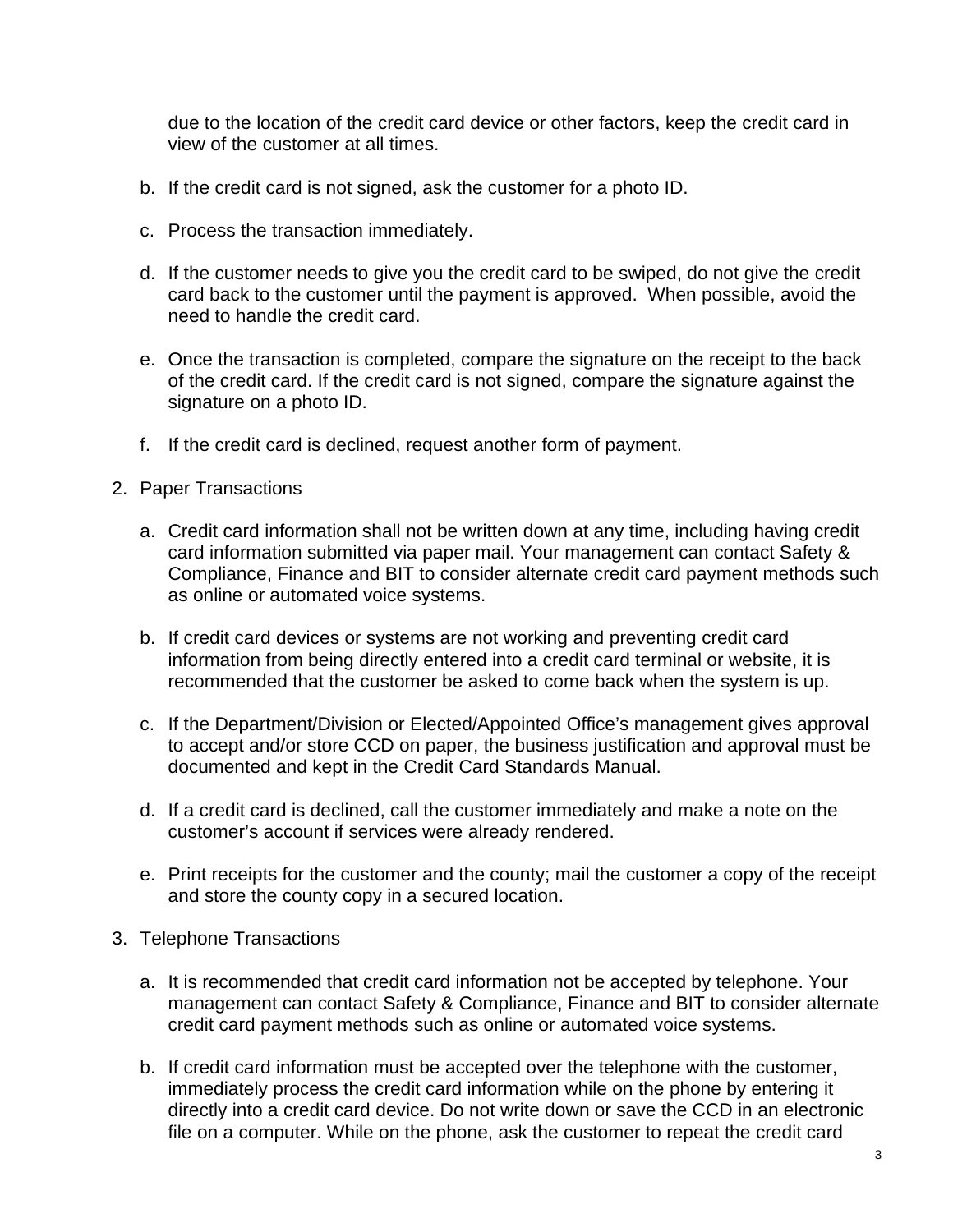number and expiration date back to you; do not repeat the credit card information back to the customer.

- c. Ask for a return phone number.
- d. Keep the customer on the phone until the transaction has been approved.
- e. Print a receipt/invoice for county records and mail a copy to the customer.
- f. If you had to write down any CCD, shred the information once the transaction has been completed.
- g. Calls involving CCD should not be forwarded to anyone except another Authorized Employee, Volunteer or Contractor in your Department/Division or Elected/Appointed Office.
- h. Three-way calling should never be used if the call involves CCD.
- 4. Fax Transactions
	- a. It is strongly recommended that credit card information not be accepted by Fax at any time. Your management can contact Safety & Compliance, Finance and BIT to consider alternate credit card payment methods such as online or automated voice systems.
	- b. If the Department/Division or Elected/Appointed Office's management gives approval to accept and/or store CCD on paper, the business justification and approval must be documented and kept in the Credit Card Standards Manual.
	- c. If credit card devices or systems are not working preventing credit card information from being directly entered into a credit card device or website, it is recommended that the customer be asked to call back when the devices or system is working.
	- d. Ensure the fax machine is located in a secure environment that can only be accessed by Authorized Employees, Volunteers, or Contractors.
	- e. If a credit card is declined, call the customer immediately and make a note on the customer's account if services were already rendered.
	- f. Print receipts for the customer and the county; mail the customer a copy of the receipt and store the county copy in a secured location.
- 5. Email Transactions
	- a. Never send or ask to receive CCD using unencrypted end-user messaging technologies, such as instant messaging, email, text message, etc.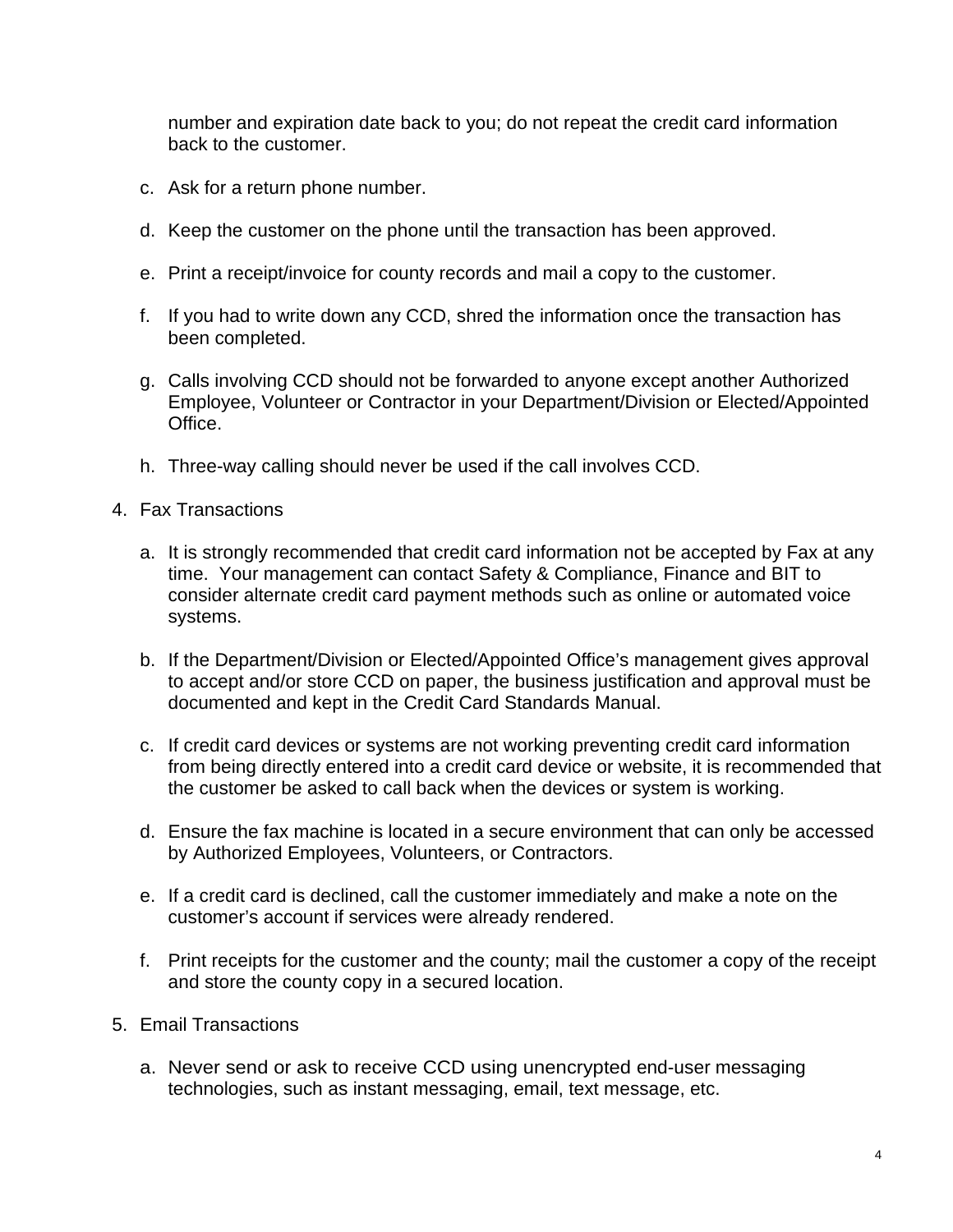- b. Encrypted email systems may be used to send or receive CCD, but such messages should never be stored on a computer.
- c. If a customer sends CCD in this way, immediately enter the CCD in to a credit card device or system, securely delete the message and shred any paper printout of the message. This can be accomplished by first deleting the email and then opening your "Deleted Items" folder and again deleting the email from that folder. Notify the customer of alternate ways of paying by credit card. Never include any CCD in replies to the customer.

## 6. Internet Transactions

Ensure that any websites that offer credit card payment have been reviewed and approved by Safety & Compliance and BIT.

- 7. Recurring Payment Transactions
	- a. Have your management review the contract with the credit card processing vendor. Some vendors, such as Square, prohibit recurring payments.
	- b. "Tokenization" should be used for processing recurring payments instead of storing credit card information. The "token" can be used to process future payments and does contain confidential CCD. Contact Safety & Compliance, Finance and BIT for more information about tokenization.
	- c. If the customer wants to store a credit card with the county, have the customer sign the Authorization for Recurring Payments (Included in the Credit Card Standards Manual).
	- d. Process the credit card transaction as usual. Through the transaction terminal or the payment gateway tokenization platform, enter details about the CCD. Document in a database the token returned from the bank in payment gateway or local spreadsheet regarding the customer. Store the last four digits of the credit card number for reference for the customer in case of refund or account management.
	- e. For all payments for that customer, use the stored token as a credit card would be used.
	- f. Deliver receipts to client via preferred method.

## E. CCD Storage and Transmission

- 1. Regardless of how credit card payments are made, the following actions are prohibited:
	- a. Storing the following CCD in paper or electronic format:
		- The full magnetic stripe data or equivalent on a chip
		- The personal identification number (PIN) or PIN block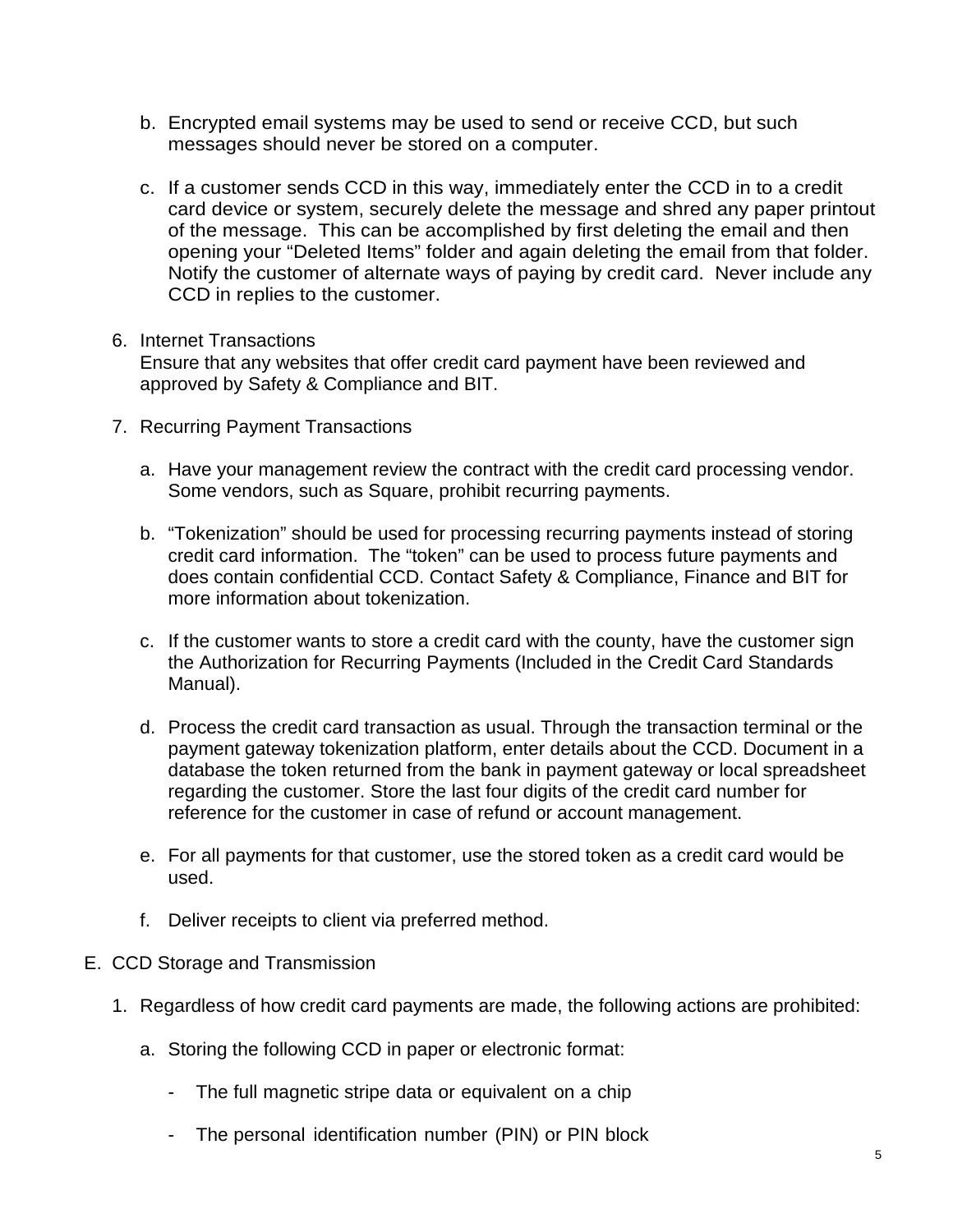- The 3-digit or 4-digit Security Code value found on the back or front of the credit card

- b. Electronically storing the full 16-digit PAN and any CCD, including cardholder name, expiration date and Security Code, along with the PAN. Electronic storage includes, but is not limited to, databases, spreadsheets, documents, scanned images, tweets, voicemails, voice recordings, received emails, sent emails, and email attachments. Only the credit card type and last four or first six digits of the PAN may be stored electronically.
- c. Storing credit card information on paper
- d. CCD must be securely disposed of when no longer needed for reconciliation, business, or legal purposes. In no instance shall this exceed 45 days, and it should be limited whenever possible to only three business days. Secured destruction of paper documents must be via shredding either in-house or with a third-party provider with certificate of disposal.
- G. Display and Masking of PAN

The display of PANs must be masked, and the viewing of PANs must be limited to only Authorized Employees, Volunteers or Contractors with a legitimate need. A properly masked number will show only the first six or the last four digits of the PAN or will be substituted by a payment-application-provided Token. (Contact Safety & Compliance, Finance or BIT for more information on the use of Tokens.) PANs will also be masked in all log repositories, databases, spreadsheets, data stores, removable media, portable digital media, computer screens, credit card receipts, faxes, and paper reports.

- H. Mobile Devices (smartphones, tablets, laptops) Used for Credit Card Transactions
	- 1. Conduct mobile transactions only on devices owned and managed by Jefferson County.
	- 2. Use only Point-to-Point Encryption (P2PE or E2EE) solutions that have been approved by Safety & Compliance and BIT to accept credit card payments through mobile devices.
	- 3. Avoid use of mobile applications allowing keyboard entry of CCD. If required, use only mobile applications that have been approved by Safety & Compliance and BIT.
	- 4. Ensure that any mobile device used for transactions is not "rooted" or "jail broken."
	- 5. Ensure that any mobile device used for transactions is running the latest version of the operating system.
	- 6. Ensure that any mobile device used for transactions is managed by the county's mobile device management software. Contact Safety & Compliance and IT staff supporting your Department/Division or Elected/Appointed Office for more information.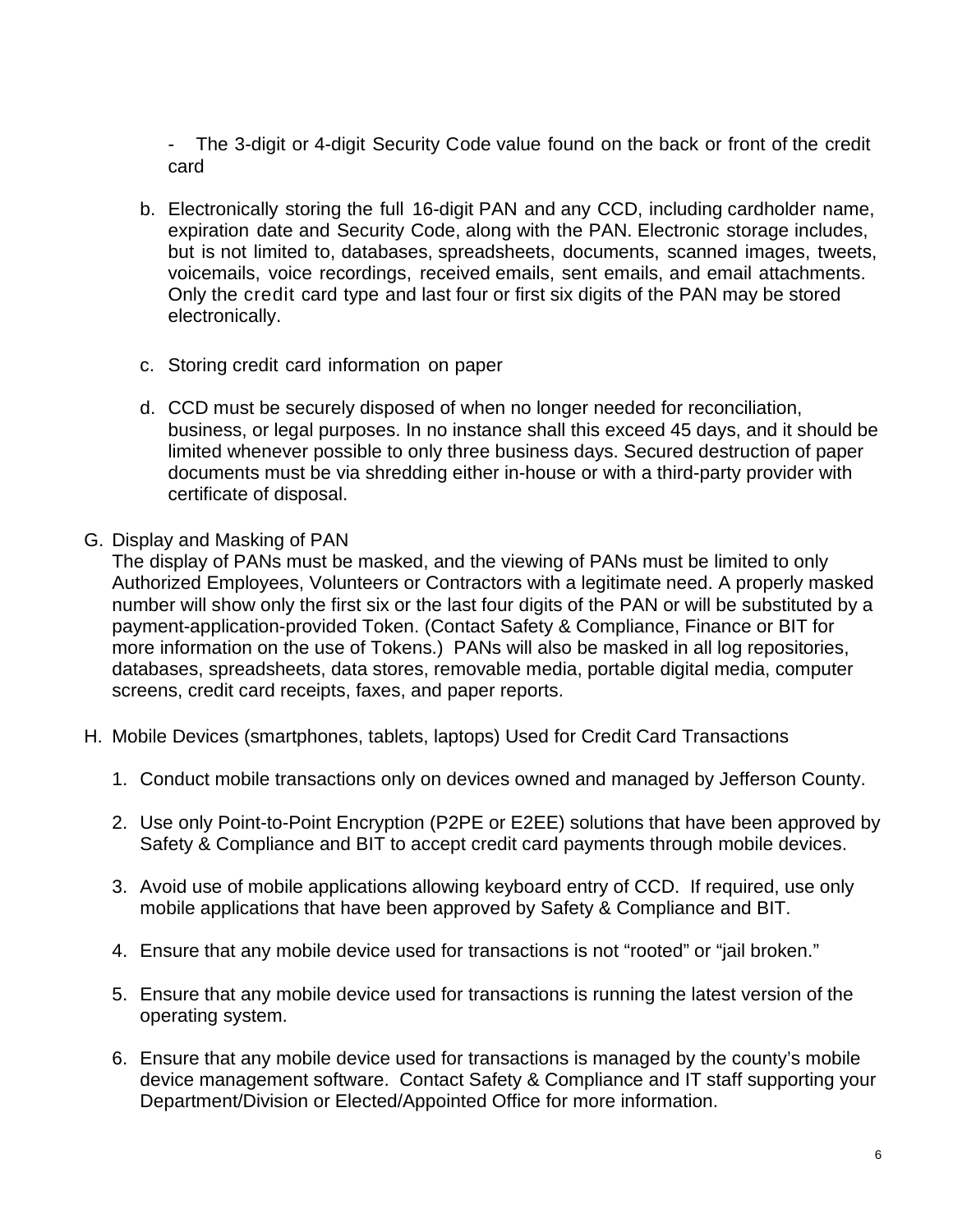- 7. Require any mobile device used for transactions to be locked with a secure PIN.
- 8. Enable encryption on all mobile devices used to process CCD. Check the help pages for your mobile device vendor or contact your BIT support staff for instructions about how to enable encryption. Do not store credit card data on any mobile device.
- 9. Mobile devices used for credit card transactions should be locked in a secure location when not in use.
- I. Credit Card Technology Inventory and Inspection
	- 1. All personnel working in the CDE must receive training in order to be made aware of attempted tampering or replacement of devices.
	- 2. Conduct a weekly review the Credit Card Technology Inventory Form (Included in the Credit Card Security Manual) weekly and inform BIT of any changes.
	- 3. Ensure that the Credit Card Technology Inventory Form includes all devices used for processing credit cards. The list must include accurate information on the make and model of the devices, the location of the devices (i.e., the building/office location), and the serial number or other unique ID on the device.
	- 4. Perform weekly inspections of credit card processing devices to look for tampering and substitution. Ensure that all device surfaces are inspected for missing or extra cables, differently colored casing, etc. that could be the result of tampering. If any anomalies are discovered, immediately report them to BIT.
	- 5. Verify that no devices are connected to the Jefferson County managed wireless networks.
	- 6. Verify that terminals, PCs, and any other wired credit card processing devices are plugged into only network jacks identified as "CC" or have a distinctive black color.
	- 7. Review any Jefferson County web sites accepting credit card payments and ensure that links to the credit card processing vendor are correct. If any anomalies are discovered, immediately report them to Safety & Compliance and BIT.
- J. Visitor Logs
	- 1. Utilize a visitor log with appropriate visitor badges in all areas where PCI workstations, credit card swipe devices, reports, and media can be accessed.
	- 2. Require that visitor badges be clearly displayed and clearly identifiable.
	- 3. Ensure that visitors do not access the CDE unattended or without a business reason.
	- 4. Ensure that visitors surrender their badges before leaving the area.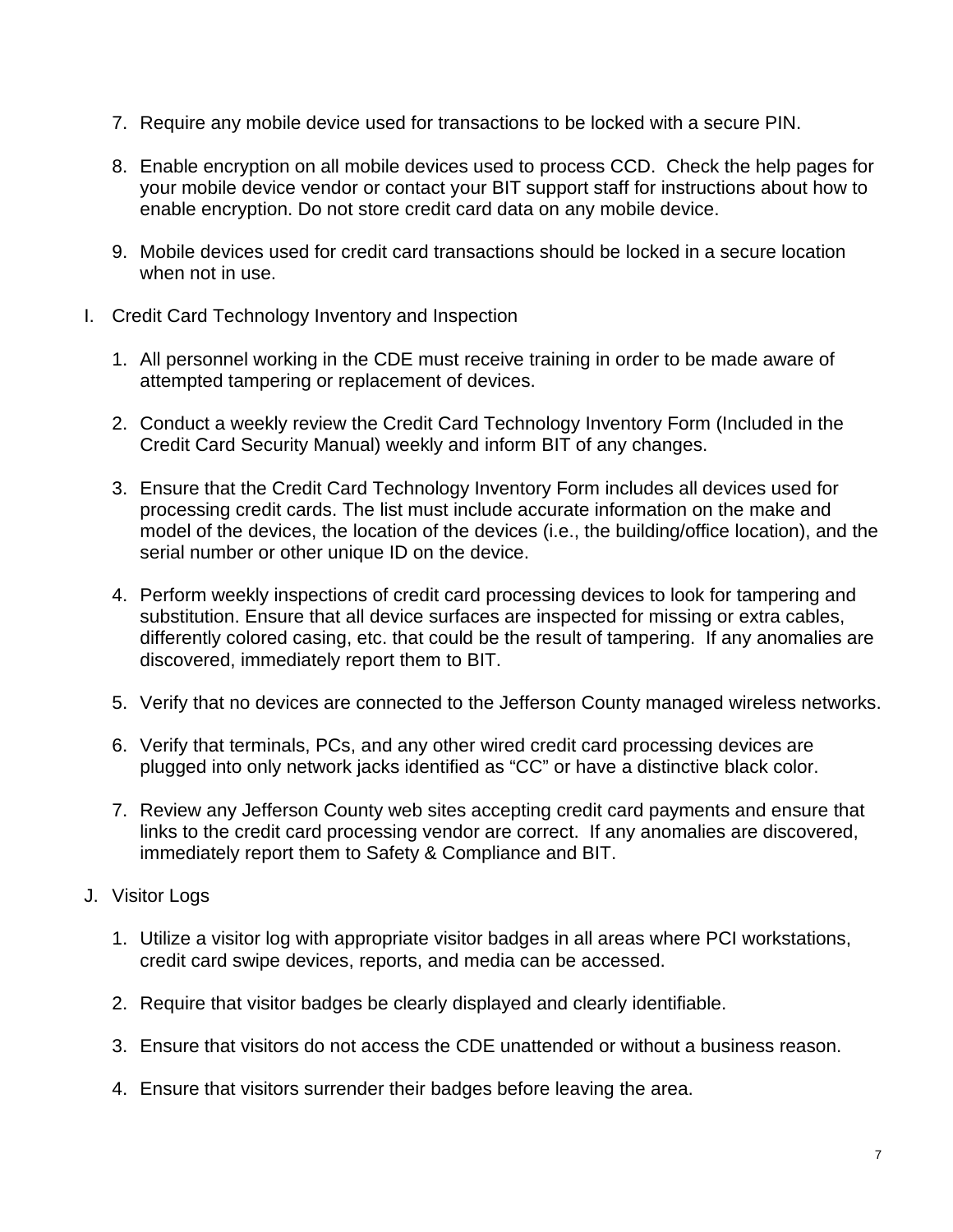- 5. Retain visitor log records for at least three months, and ensure they are kept secure (locked up at night).
- K. Remote Access
	- 1. Remote access technologies used by vendors includes, but is not limited to TeamViewer, VNC, Remote Desktop, and GoToMyPC.
	- 2. Immediately notify BIT if vendors or outside parties require remote access, or if you notice that vendors or outside parties are remotely accessing your workstations or devices that handle credit card information.
	- 3. BIT will provide two-factor authentication for the vendor's remote access during the interval when access is required.
- L. Computer Security
	- 1. Departments/Divisions and Elected/Appointed Officials shall not develop or purchase software that processes CCD on Jefferson County information technology resources without the approval of BIT.
	- 2. All Authorized Employee, Volunteer or Contractors working in the CDE must have a unique username and password.
	- 3. All computers and applications must prompt for a password in order to log on. Passwords and screensavers must comply with current standards and procedures.
	- 4. IT staff and employees must not disclose private IP addresses and routing information to external entities without explicit authorization from BIT.
- M. Physical Security for the CDE
	- 1. Ensure that credit card readers, desktop/laptop workstations and other computer equipment used for handling credit card information are locked in a secure area, or are not easily accessible to visitors, especially after business hours.
	- 2. If you do not have a lockable area such as a desk, closet, or room away from any visitors, an alternative will need to be proposed to the IT staff supporting your Department/Division or Elected/Appointed Office or Safety & Compliance or BIT.
	- 3. Conduct physical security reviews of your Department/Division or Elected/Appointed Office's credit card processing at least monthly, and document the review in the Credit Card Physical Security Review Log (Form is included in the Credit Card Security Manual.) Immediately report any incidents, strangeness, or anomalies to the Safety & Compliance staff supporting your Department/Division or Elected/Appointed Office or Safety & Compliance immediately.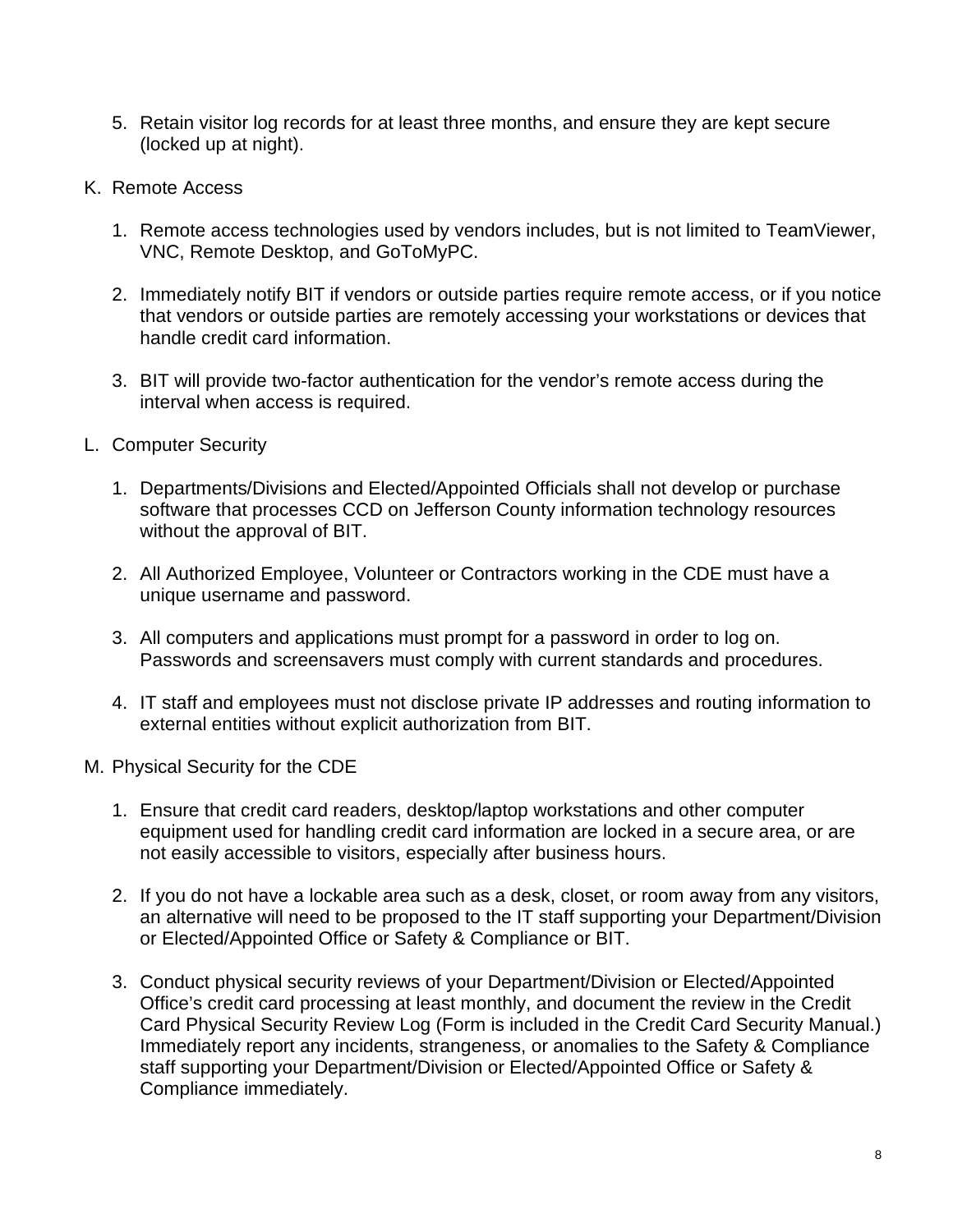- 4. Review locked locations where physical credit card numbers are stored on a weekly basis to ensure that no forms have been missed or gone unprocessed.
- 5. Appropriate facility entry controls must be used to limit and monitor physical access to devices and systems in the CDE.
- 6. Video cameras and/or access control mechanisms must be used to monitor individual access to those areas that house equipment (e.g. swipe devices, servers, etc.) in the CDE. Contact Safety & Compliance to determine acceptable access control mechanisms.
- 7. A process must be in place to identify authorized on-site personnel and visitors. Badges or some other highly recognizable feature should be displayed for each person.
- 8. All visitors must be logged upon entry and departure from the CDE. If you have questions about defining physical boundaries of the CDE for your Department/Division or Elected/Appointed Office, contact Safety & Compliance for assistance.
- 9. All visitors, whether badged or not, must be escorted in the CDE.
- 10.All CDE media must be physically secure. This includes computers, removable electronic media, paper receipts, paper reports, and faxes.
- 11.The security for all CDE storage locations must be reviewed at least annually.
- N. Access Control Measures for CCD and the CDE
	- 1. Access to CCD must be restricted by business need to know as determined by the appropriate Department/Division Director or Elected/Appointed Official. Access must be defined according to needs and privilege, job responsibilities, and/or function.
	- 2. Personnel who assign access to CCD and the CDE must be aware of the risk of associating incorrect access to individuals.
	- 3. Access logs must be audited at least quarterly.
	- 4. All access must be documented with the appropriate approval signatures. Initial access will be set to "deny all" and restrictions eased as the job role dictates.
	- 5. All personnel operating within the CDE must be aware of the access control measures.
	- 6. CDE identity and access management procedures must be clearly documented and followed. All users will be assigned a unique user ID and password. All user accounts must be validated against a known and authorized user.
	- 7. CDE access must be revoked immediately if an employee leaves the county, their role no longer requires access, or if any malicious or unnecessary action by a user has taken place.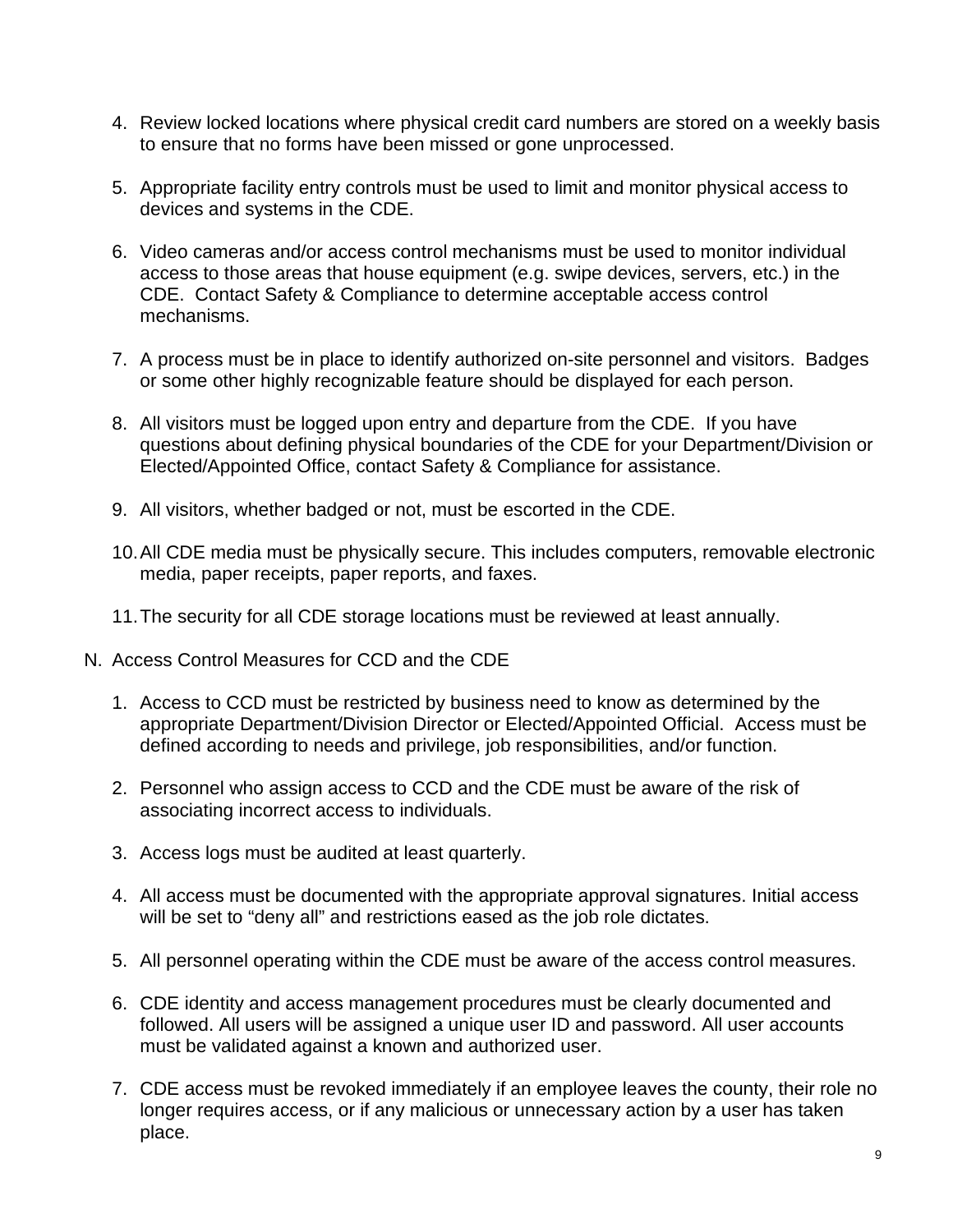- 8. Require that all computers and applications prompt for a password in order to log on, and that the passwords and screensavers comply with current standards and procedures.
- 9. At no time will group, shared, or generic IDs and passwords be used. Service provider employees with remote access to the CDE (e.g., for support of point-of-sale systems or servers) must use a unique authentication credential such as a password/phrase for each customer.
- 10.Managers of each Department/Division or Elected/Appointed Office accepting credit card payments must ensure that a copy of the written agreement with their credit card process vendor is stored within their Credit Card Standards Manual.
- 11.Unless a written exception is documented, all Department/Division or Elected/Appointed Office must have a copy of their vendor's service provider Attestation of Compliance (AOC) in their Credit Card Security Manual.
- 12.Monitor and review AOC and associated agreements/contracts at least annually.
- O. Security Awareness
	- 1. The Director or Elected/Appointed Official shall require that all employees, volunteers or contractors working in the CDE are trained to be aware of suspicious behavior and to report such events to their manager and/or Safety & Compliance and BIT.
	- 2. All employees must confirm that they will adhere to the following before starting work with PCI or a Department/Division or Elected/Appointed Office that accepts credit card payments:
		- a. Verify the identity of anyone claiming to be repair or maintenance personnel.
		- b. Do not install, replace, move or disconnect devices without approval from Safety & Compliance and BIT.
		- c. Be aware of suspicious behavior around devices and computers used to process CCD.
		- d. Report suspicious behavior to their manager and/or Safety & Compliance and BIT.
	- 3. Ensure that personnel at point-of-sale locations have received training and can detect and report attempted tampering or replacement of PCI devices.